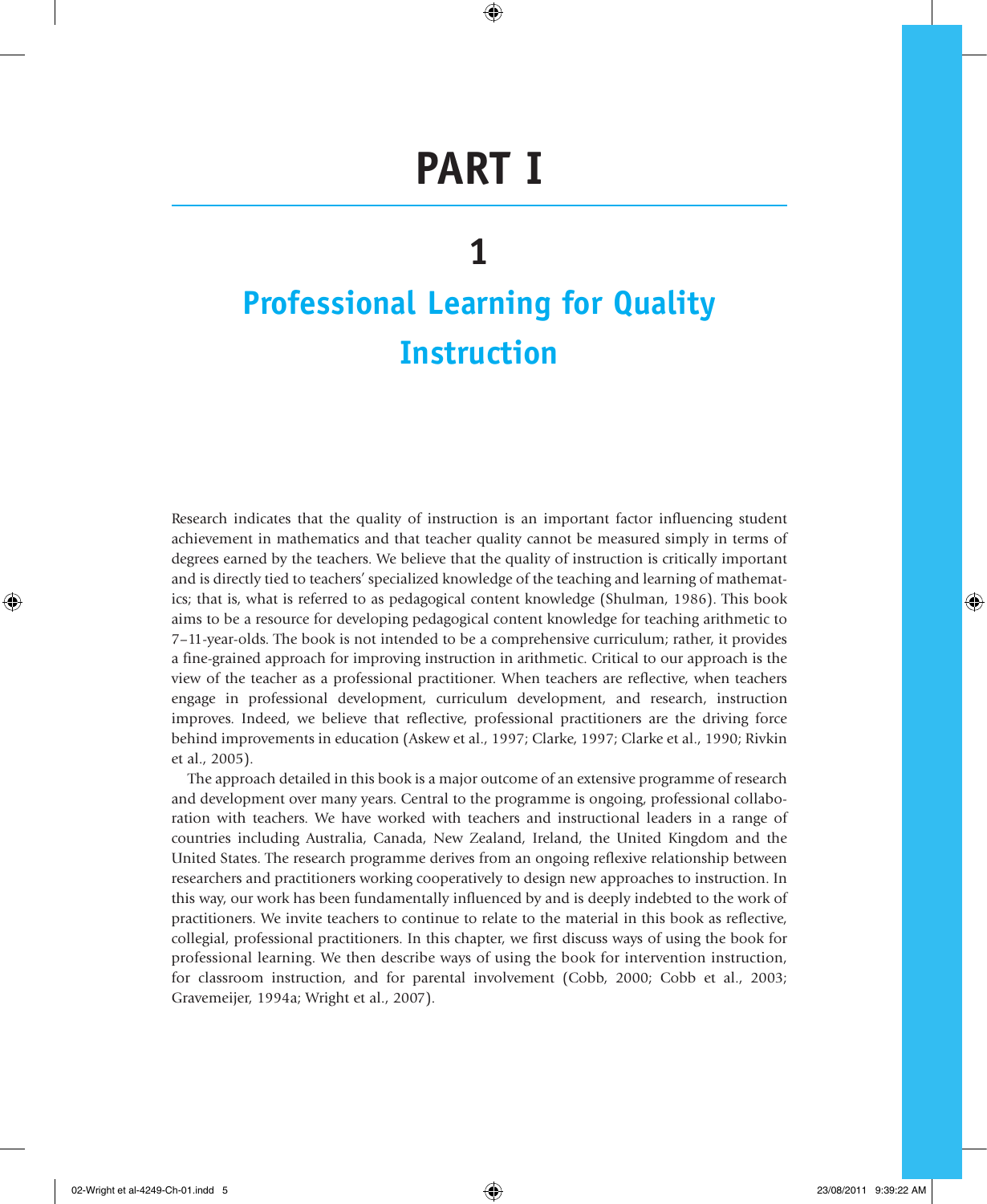#### **Using the Book for Professional Learning and Development**

We see teaching as a journey of learning. Teaching thrives when supported by a culture of continual learning, with teachers developing their knowledge of mathematics, as well as their specialized pedagogical content knowledge. For the teacher, the experience of the kind of instruction described in this book is profoundly different from instruction focused on procedures and facts. Learning to teach this way with facility takes several years of dedicated professional development. This book is intended as a resource for such professional development. Professional learning can be accomplished through individual reading, trial and reflection. Learning is typically easier and richer when shared with colleagues

⊕



**Photo 1.1** Using the book for professional development

in a group, that is, in a professional learning community (PLC). We encourage readers to seek like-minded professionals with whom they can pursue their learning. Learning in a PLC can be organized in various formats, including as a book study, video-stimulated discussion, or curriculum development. To use this book for professional learning, choose one to three domains from Part II as a focus. Three approaches to learning about a domain are described below: observation to develop awareness; making detailed assessments; and pedagogical engineering (Ball and Bass, 2000; Lord, 1994; Mason, 1998; Munn, 2006; Yoshida, 2008).

#### Developing Pedagogical Awareness

Important professional learning can involve careful observation of student thinking and learning within a domain. The book can serve as a prompt and guide to sharpen awareness. Recommended sources on observation and listening for teaching include Davis (1997), Empson and Jacobs (2008), Mason (2002) and Yackel (2003).

#### *Develop your Awareness of Students' Arithmetic Knowledge and Thinking*

Like a naturalist in a forest, be delighted and curious about the variety of students' thinking. Listen carefully, observe closely, take notes. Use the book as a field guide, furnishing details to look for in students' developing arithmetic knowledge: the different ways students think about the number 10, unpacking what knowledge a student uses to do multi-digit subtraction, and so on. Observing your own mathematical thinking helps too.

♠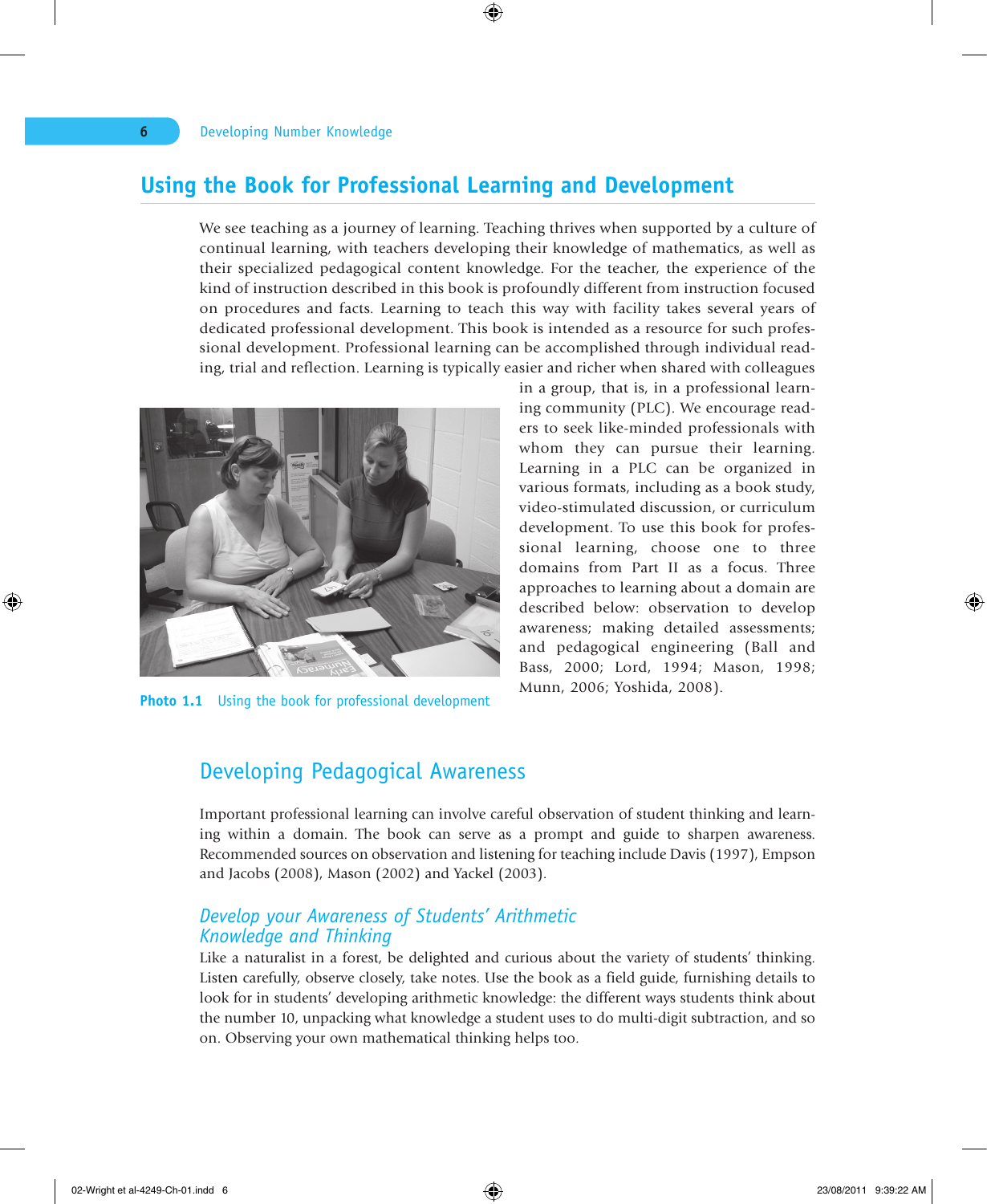Professional Learning for Quality Instruction **7**

#### *Develop your Awareness of How Students Learn Mathematics*

This book gives some examples of learning moments. Notice when your own students use some new mathematics, for example a more sophisticated strategy 'I did double 8 and 1 more, which is 17' (at the beginning of the term, he only used counting by ones); a new number relationship 'Well 48 is close to 50, so …' (a month ago, she wouldn't have noticed this). Did this new mathematics arise from rehearsing a procedure, or from trying to solve a problem? Did the student accomplish it in the same lesson it was introduced, or many weeks later? Reflecting on your own mathematical learning helps too.

⊕

#### *Develop your Awareness of Your Own Teaching*

For example, how do you choose the tasks you pose? When a student can't solve a task in a few minutes, how do you respond? Notice when you fish for a particular answer, or when you lead the student through a procedure, or when you adjust the task, or when you leave the student to keep puzzling. What objectives are behind an instructional decision? Listen to yourself on an audio recording, or watch yourself on video. Observing other mathematics teachers helps too.

#### Making and Using Assessments

For each domain in Part II, exemplar Assessment Tasks are provided with detailed notes about student responses. Use these to develop a profile of student knowledge of a domain. In turn, in conjunction with the descriptions of trajectories of instruction, develop an individual teaching plan for students. This is a powerful approach to using data to drive instructional decisionmaking. Developing detailed assessment profiles and teaching plans constitutes significant professional learning (Wright, 2002). Recommended sources on using assessment for professional learning include Ellemor-Collins and Wright (2008), Ginsburg et al. (1998), Munn (2006) and Wright et al. (2006a).

### Pedagogical Engineering

Many of the Instructional Activities have been designed by teachers to meet the needs of their students. Our approach encourages teachers to be 'tinkerers' (Gravemeijer, 1994a, 2004) with settings and record their observations, conjectures and reflections about student learning in a journal. These journal entries, along with video clips of instruction and assessment, often become the basis of rich discussions among PLCs. The PLCs provide a supportive forum in which teachers share pedagogical innovations, concerns and solutions. In this manner, the practitioners function as pedagogical engineers, designing, tweaking and testing instructional procedures and materials in order to promote improved student learning. We do not propose that every teacher become a researcher. Nevertheless, we believe that reflective practitioners function as researching practitioners when they think deeply about and tinker with settings and tasks. We hope readers will take licence to further develop the tasks and activities in this book. When practitioners engage in dialogue with other teachers and with researchers they can have a

♠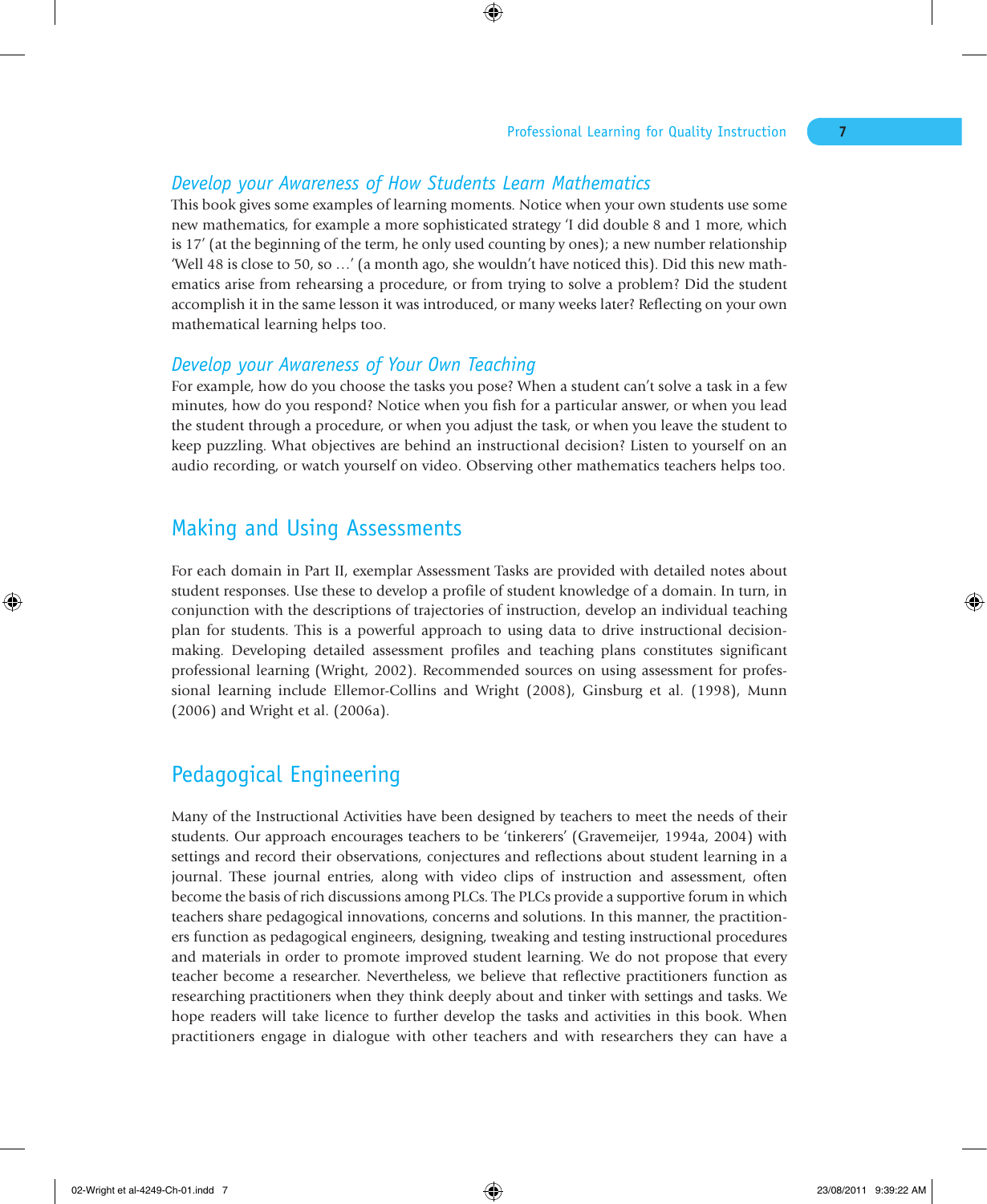#### **8** Developing Number Knowledge

profound impact on the profession. Recommended sources on pedagogical engineering include Jacobs et al. (2006), Mason and Johnston-Wilder (2006) and Watson and Sullivan (2008).

#### **Using the Book for Intervention Instruction**

Much of the material in this book has been developed in the context of intensive intervention with low-attaining students. For intervention, we have found instruction in one-on-one and small group formats (two or three students) to be highly effective. In those formats the instruction can be closely attuned to the students' current levels of knowledge. An intervention programme of daily or near daily sessions over at least 10 weeks is recommended. For each student, select two to four domains as a focus for initial intervention. Use the Assessment Tasks to



**Photo 1.2** Using the book for intervention teaching

develop a detailed profile of student knowledge across those domains. Based on the assessment, target instruction to the cutting edge of the student's knowledge. Address all selected domains in every session: knowledge of the domains can develop concurrently and interdependently. The instruction described in each Domain Overview offers a fine-grained progression appropriate for intervention. Critical to intervention instruction is ongoing close observation of students' thinking and strategies. With such intensive, closely targeted instruction in key domains, low-attaining students can develop robust arithmetic knowledge. For a detailed discussion of the methods of one-on-one assessment and teaching for intervention, the reader is referred to the first two books in this series (Wright et al., 2006a, 2006b).

### **Using the Book for Classroom Instruction**

Classroom teachers can draw on the book in a range of ways:

- Use select Assessment Tasks with all students in the class or with targeted students.
- Draw on the set of Assessment Task Groups in one chapter to prepare a unit assessment.
- Use an Instructional Activity with the entire class or in small groups within a learning stations format.
- Engage in pedagogical engineering: try an Instructional Activity then develop and refine it.
- Study a Domain Overview as background for understanding students' learning and strategies.

♠